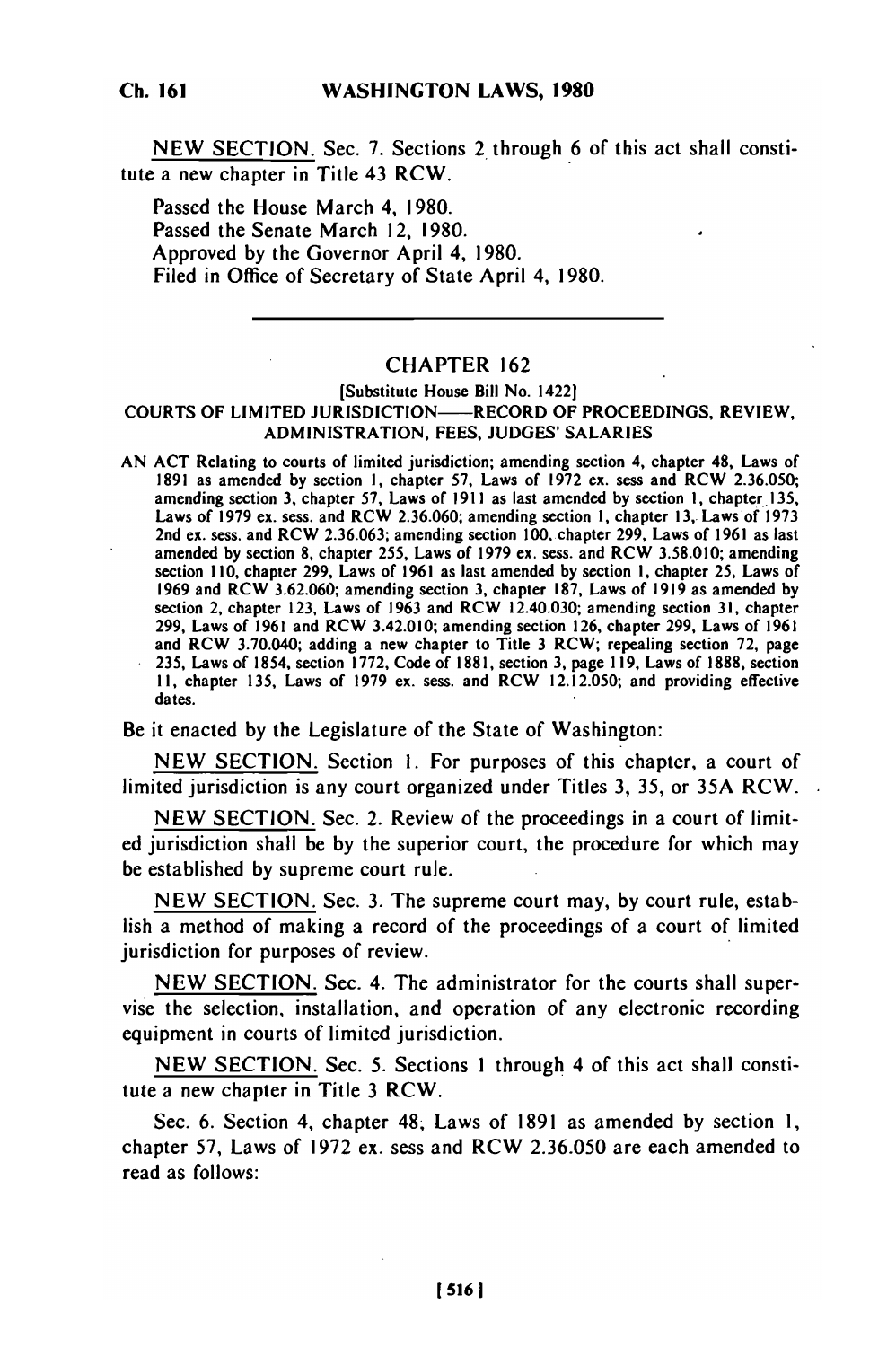A petit jury is a body of  $((men))$  persons twelve or less in number in the superior court and six in number in courts of ((justices of the peace)) limited jurisdiction; drawn in the superior court and in courts of limited jurisdiction by lot from the jurors in attendance upon the court at a particular  $\frac{1}{2}$   $\frac{1}{2}$   $\frac{1}{2}$   $\frac{1}{2}$  of figure in a  $\frac{1}{2}$  per *court time* is  $\frac{1}{2}$   $\frac{1}{2}$  per *court* time  $\frac{1}{2}$  is  $\frac{1}{2}$  is  $\frac{1}{2}$  is  $\frac{1}{2}$  is  $\frac{1}{2}$  is  $\frac{1}{2}$  is  $\frac{1}{2}$  is  $\frac{1}{2}$ tice's court the jury is drawn according to the mode specially provided for such court)). In courts of limited jurisdiction, juries shall be selected and impaneled in the same manner as in the superior courts, except that a court of limited jurisdiction shall use the jury list developed **by** the superior court judge or judges to select a **jury** panel.

Sec. **7.** Section **31,** chapter **299,** Laws of **1961** and RCW 3.42.010 are each amended to read as follows:

When so authorized **by** the justice court districting plan, one or more justice court commissioners may be appointed in any justice court district **by** the justices of the peace of such district. Each commissioner shall be a registered voter of the county in which the justice court district or a portion thereof is located, and shall hold office during the pleasure of the justices of the peace appointing him: PROVIDED, That any commissioner authorized to hear or dispose of cases shall be a lawyer who is admitted to the practice of law in the state of Washington or who has passed the qualifying examination for lay justices of the peace as provided under RCW 3.34.060.

See. **8.** Section **100,** chapter **299,** Laws of **1961** as last amended **by** section **8,** chapter 255, Laws of **1979** ex. sess. and RCW **3.58.010** are each amended to read as follows:

The annual salary of each full time ((justice of the peace)) district court judge shall be ((thirty-four thousand dollars effective July 1, 1979, and thirty-five thousand dollars effective July 1, 1980)) ninety percent of the salary of a judge of a superior court: PROVIDED, That in cities having a population in excess of four hundred thousand, the city which pays the salary may increase such salary of its municipal judges to an amount not more than the salary paid the superior court judges in the county in which the court is located: PROVIDED FURTHER, That no full time ((justice of the peace)) district court judge shall perform any civil marriage between 8:00 a.m. and 5:00 p.m. Monday through Friday: PROVIDED FURTHER, That a member of the legislature whose term of office is partly coextensive with or extends beyond the present term of office of any of the officials whose salary is increased by virtue of the provisions of RCW 43.03.010, 2.04.090, 2.06.060, 2.08.090, and 3.58.010, as now or hereafter amended, shall be eligible to be appointed or elected to any of the offices the salary of which is increased hereby but he shall not be entitled to receive such increased salary until after the expiration of his present term of office and his subsequent election or reelection to the office to which he was appointed or elected respectively during his term of office as legislator.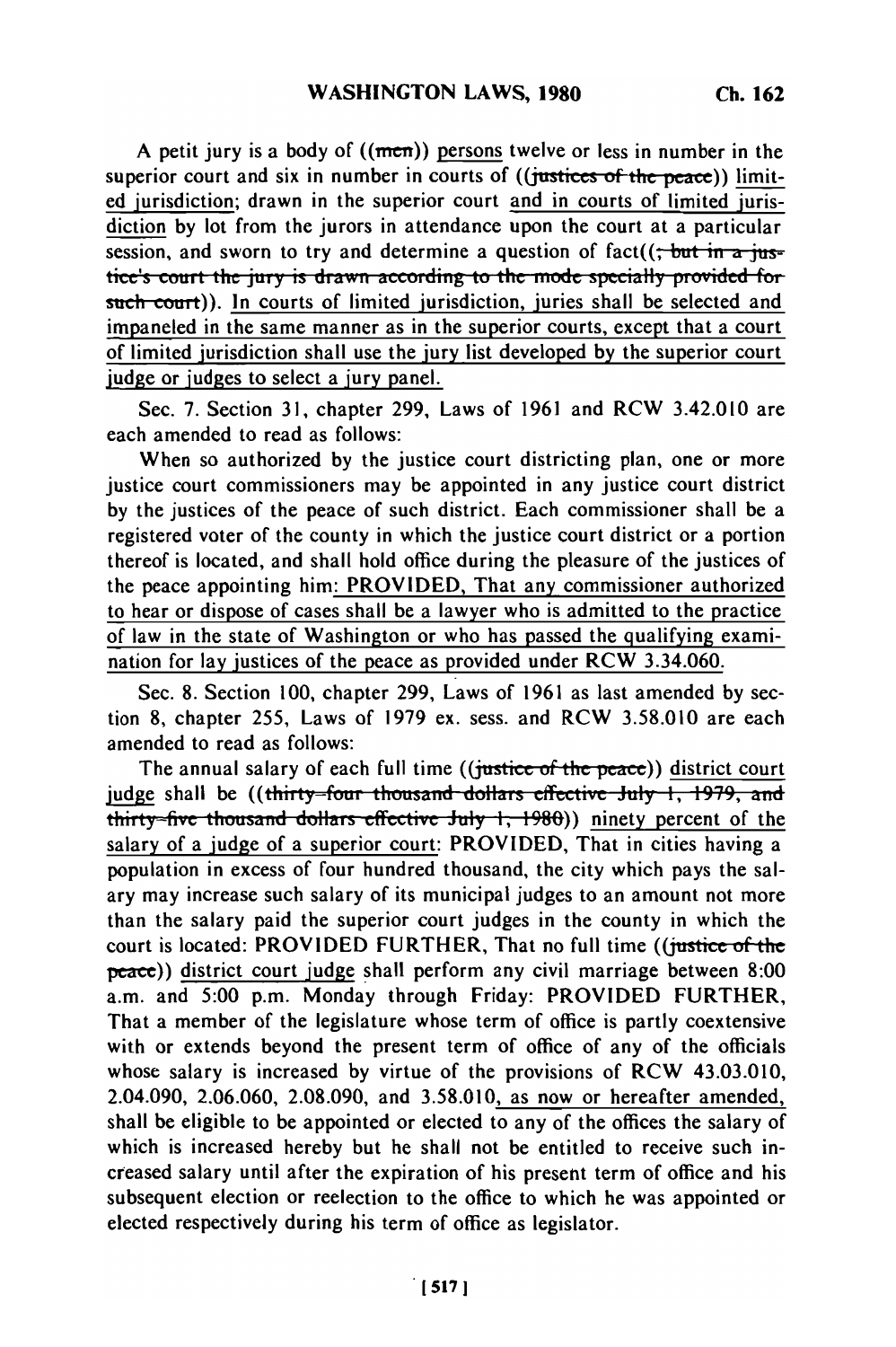Sec. 9. Section **110,** chapter 299, Laws of 1961 as last amended **by** section **1,** chapter **25,** Laws of **1969** and RCW **3.62.060** are each amended to read as follows:

In any civil action commenced before or transferred to a justice court, the plaintiff shall, at the time of such commencement or transfer, pay to such court a filing fee of ((six)) **twelve** dollars. Fees for the support of county law libraries provided for in RCW **27.24.070** shall be paid **by** the clerk out of the filing fee provided for in this section. No party shall be compelled to pay to the court any other fees or charges up to and including the rendition of judgment in the action.

Sec. **10.** Section **126,** chapter **299,** Laws of **1961** and RCW 3.70.040 are each amended to read as follows:

The Washington state magistrates' association shall:

**(1)** Continuously survey and study the operation of the courts served **by** its membership, the volume and condition of business of such courts, the methods of procedure therein, the work accomplished, and the character of the results;

(2) Promulgate suggested rules for the administration of the justice courts not inconsistent with the law or rules of the supreme court relating to such courts;

**(3)** Report annually to the supreme court as well as the governor and the legislature on the condition of business in the courts of limited jurisdiction, including the association's recommendations as to needed changes in the organization, operation, judicial procedure, and laws or statutes implemented or enforced in these courts.

Sec. **1I.** Section **3,** chapter **187,** Laws of **1919** as amended **by** section 2, chapter **123,** Laws of **1963** and RCW 12.40.030 are each amended to read as follows:

Upon filing said claim such justice of the peace shall appoint a time for the hearing of said matter and shall cause to be issued a notice of the claim, as hereinafter provided, which shall be served upon the defendant.

**.** Said justice of the peace shall collect in advance upon each claim the sum of ((one dollar)) five dollars, and this shall be the only fee for such justice of the peace to be charged or taxed against the plaintiff in such action during the pendency or disposition of said claim: PROVIDED, HOW-EVER, That when any such "small claims department" shall be created and organized in any justice court as herein provided, in which the justice is not paid a salary, he may **be** paid as compensation for conducting such department from the county treasury of his county such monthly salary as the county court and commissioners of said county shall deem just and proper.

**NEW SECTION.** Sec. 12. **If** any provision of this act or its application to any person or circumstance is held ihvalid, the remainder of the act or

**[518 1**